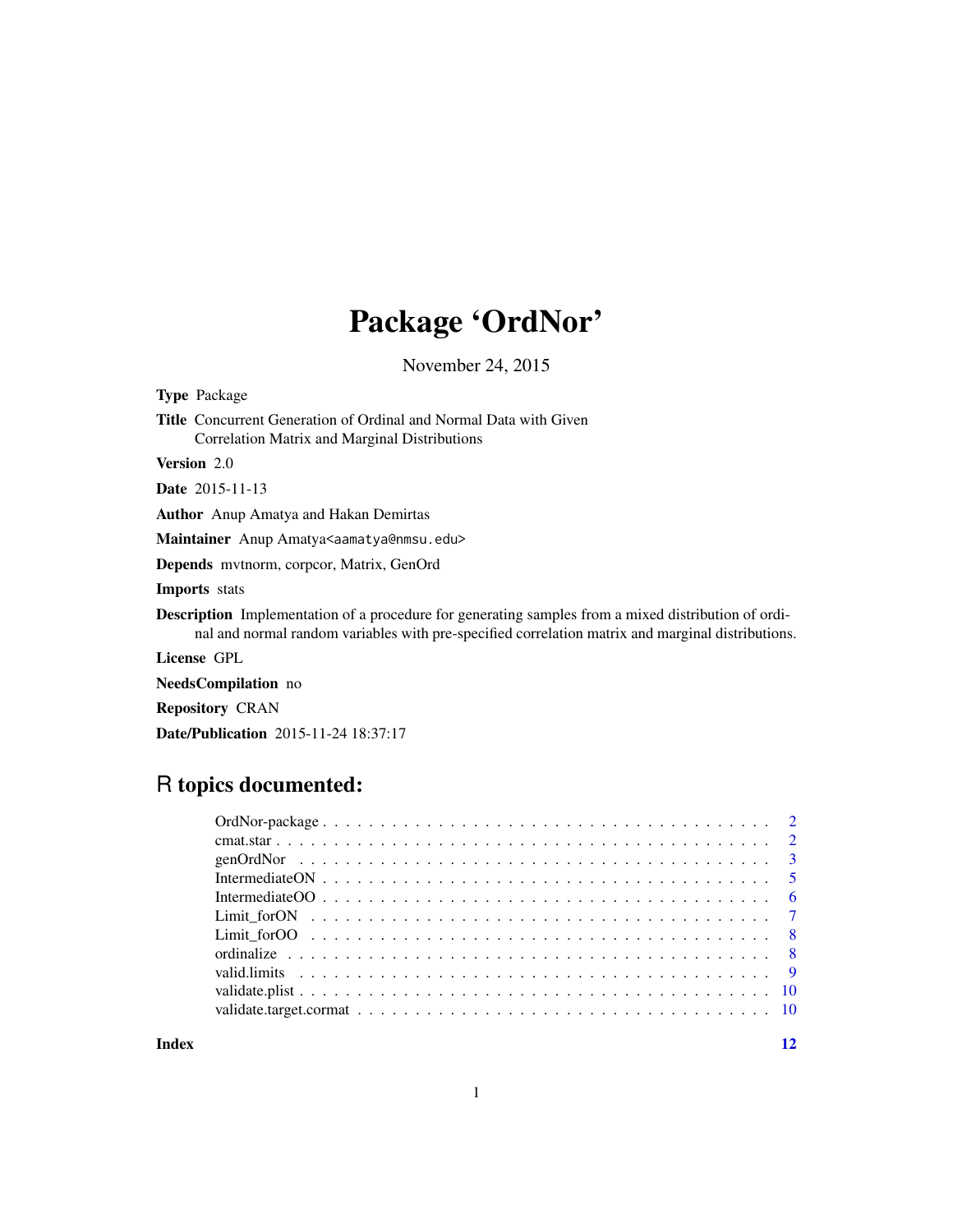<span id="page-1-0"></span>OrdNor-package *Concurrently generates ordinal and normal variables with specified correlation matrix and marginal distributions*

#### Description

The package implements a procedure for concurrently generating samples from ordinal and normal random variables with a pre-specified correlation matrix and marginal distributions. It is accomplished by first calculating an intermediate correlations ([cmat.star](#page-1-1)) which is used to generate a sample from multivariate normal distribution. Then, the first few components (corresponding to number of ordinal variables) are ordinalized. The resulting data are composed of a mixture of ordinal and normal variables that conform with a pre-specified marginal distributions and correlation structure. The function [valid.limits](#page-8-1) returns the lower and upper bounds of the correlation coefficients of ordinal-ordinal (OO) and ordinal-normal (ON) pairs given their marginal distributions, i.e. returns the range of feasible pairwise correlations. The function [validate.target.cormat](#page-9-1) checks the validity of the values of pairwise correlations. Additionally, it checks positive definitiveness, symmetry and correct dimension. The engine function [genOrdNor](#page-2-1) generates mixed data in accordance with the specified marginal and correlational quantities.

#### Details

| Package: | OrdNor     |
|----------|------------|
| Type:    | Package    |
| Version: | 1.0        |
| Date:    | 2013-11-08 |
| License: | GPL        |

#### Author(s)

Anup Amatya, Hakan Demirtas Maintainer: Anup Amatya <aamatya@nmsu.edu>

<span id="page-1-1"></span>cmat.star *Computes the correlation of intermediate multivariate normal data before subsequent ordinalization*

#### Description

The function computes an intermediate correlation matrix which leads to the target correlation matrix after ordinalization of the samples generated from a multivariate normal distribution with the intermediate correlation matrix.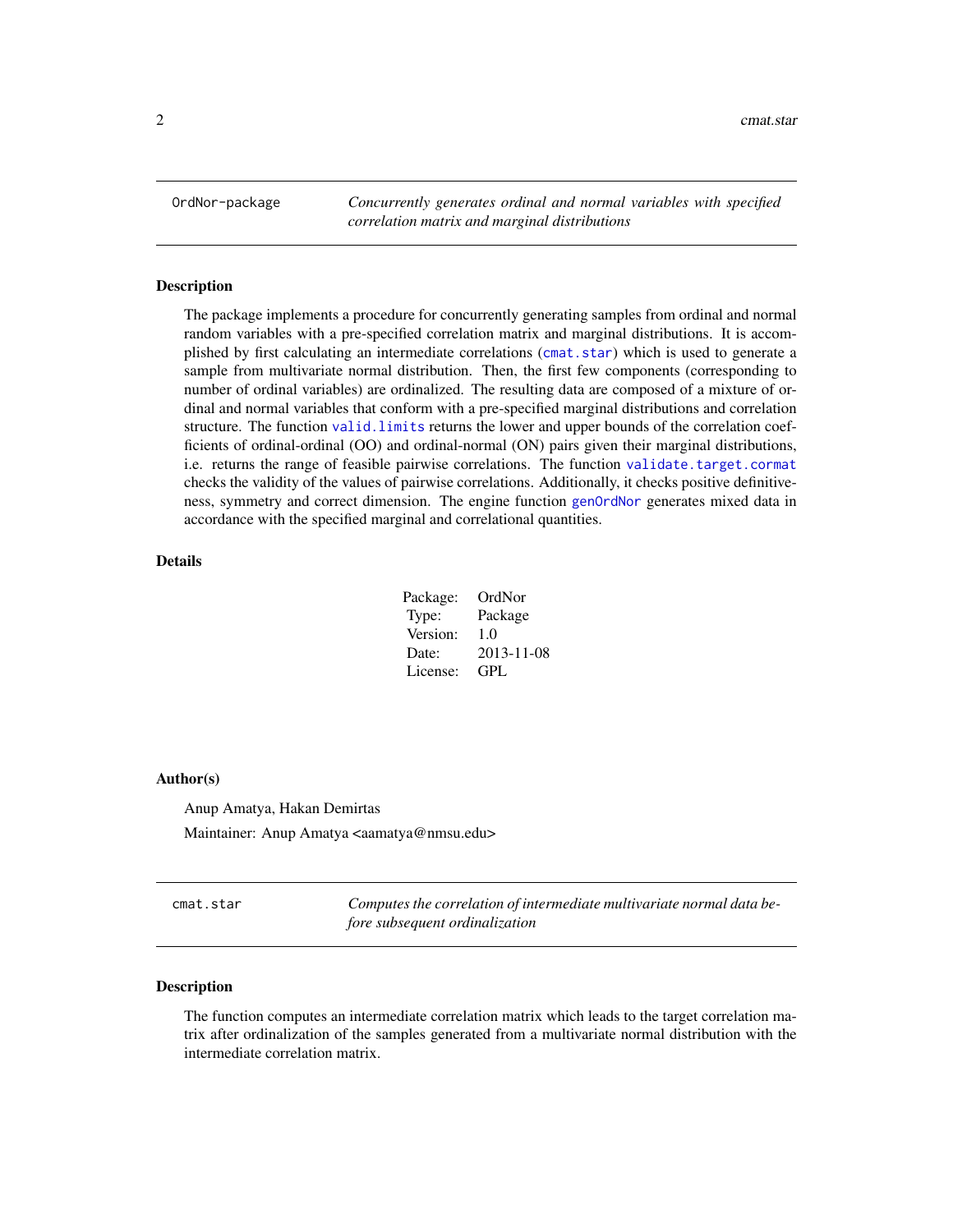## <span id="page-2-0"></span>genOrdNor 3

## Usage

cmat.star(plist, CorrMat, no.ord, no.norm)

## Arguments

| plist   | A list of probability vectors corresponding to each ordinal variable. The i-th el-<br>ement of plist is a vector of the cumulative probabilities defining the marginal<br>distribution of the i-th ordinal component of the multivariate variables. If the<br>i-th ordinal variable has k categories, the i-th vector of the plist will contain<br>k-1 probability values. The k-th element is implicitly 1. |
|---------|--------------------------------------------------------------------------------------------------------------------------------------------------------------------------------------------------------------------------------------------------------------------------------------------------------------------------------------------------------------------------------------------------------------|
| CorrMat | The target correlation matrix which must be positive definite and within the valid<br>limits.                                                                                                                                                                                                                                                                                                                |
| no.ord  | Number of ordinal variables in the data.                                                                                                                                                                                                                                                                                                                                                                     |
| no.norm | Number of normal variables in the data.                                                                                                                                                                                                                                                                                                                                                                      |

## Value

An intermediate correlation matrix of size  $(no.ord + no.norm) \times (no.ord + no.norm)$ 

#### See Also

[validate.target.cormat](#page-9-1)

## Examples

```
Sigma = diag(4)Sigma[lower.tri(Sigma)] = c(0.42, 0.78, 0.29, 0.37, 0.14, 0.26)
Sigma = Sigma + t(Sigma)
diag(Sigma)=1
marginal = list( c(0.2, 0.5), c(0.4, 0.7, 0.9))
cmat.star(marginal, Sigma, 2, 2)
```
<span id="page-2-1"></span>genOrdNor *Generates a data set with ordinal and normal variables*

## Description

The function simulates a sample of size n from a multivariate ordinal and normal variables with correlation matrix CorrMat and pre-specified marginals.

## Usage

```
genOrdNor(n, plist, cmat.star, mean.vec, sd.vec, no.ord, no.norm)
```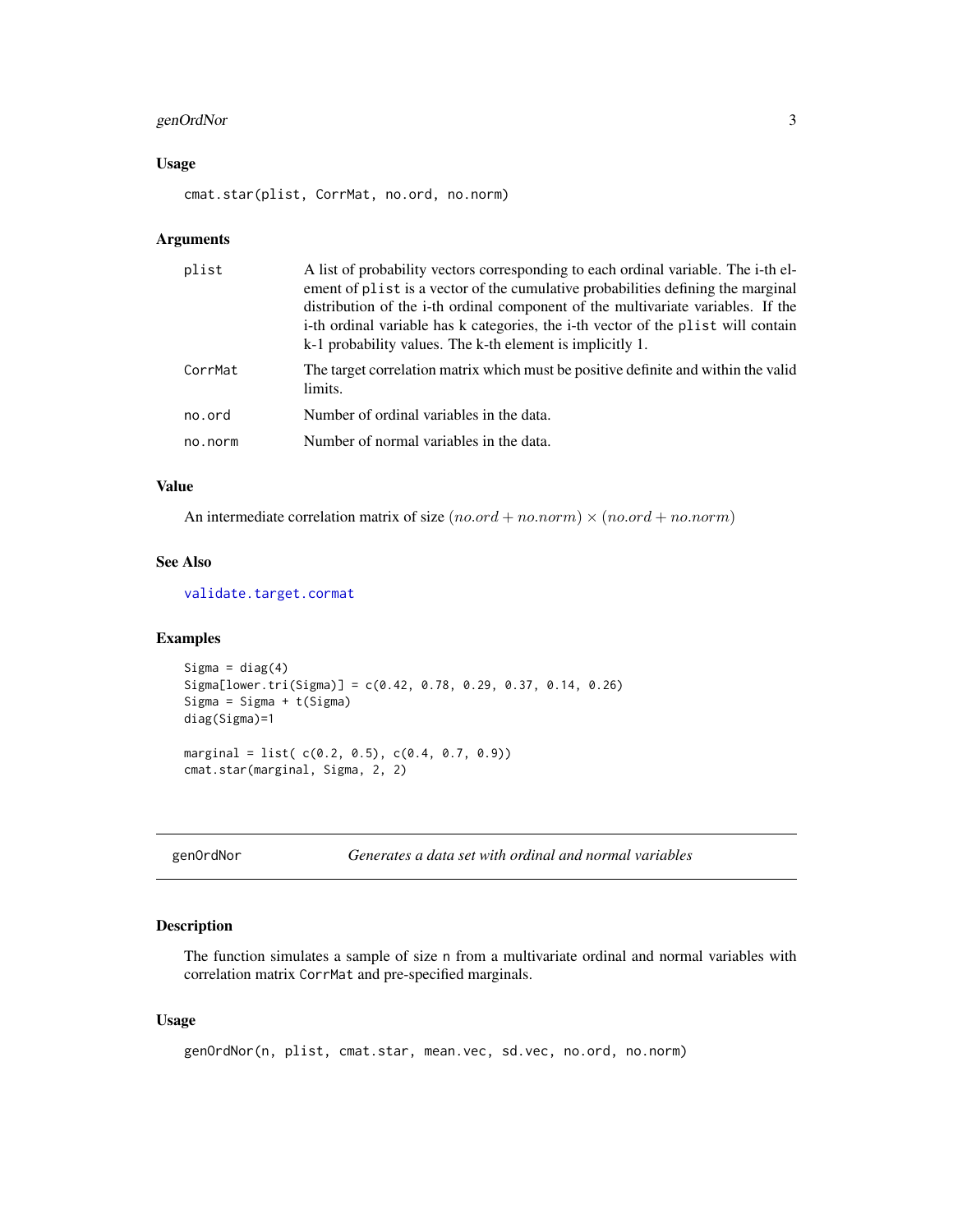#### <span id="page-3-0"></span>Arguments

| n         | Number of rows                                                                                                                                                                                                                                                                                                                                                                                               |
|-----------|--------------------------------------------------------------------------------------------------------------------------------------------------------------------------------------------------------------------------------------------------------------------------------------------------------------------------------------------------------------------------------------------------------------|
| plist     | A list of probability vectors corresponding to each ordinal variable. The i-th el-<br>ement of plist is a vector of the cumulative probabilities defining the marginal<br>distribution of the i-th ordinal component of the multivariate variables. If the<br>i-th ordinal variable has k categories, the i-th vector of the plist will contain<br>k-1 probability values. The k-th element is implicitly 1. |
| cmat.star | The intermediate correlation matrix obtained from cmat, star function.                                                                                                                                                                                                                                                                                                                                       |
| mean.vec  | A vector of means for the normal variables.                                                                                                                                                                                                                                                                                                                                                                  |
| sd.vec    | A vector of standard deviations for the normal variables.                                                                                                                                                                                                                                                                                                                                                    |
| no.ord    | Number of ordinal variables.                                                                                                                                                                                                                                                                                                                                                                                 |
| no.norm   | Number of normal variables.                                                                                                                                                                                                                                                                                                                                                                                  |
|           |                                                                                                                                                                                                                                                                                                                                                                                                              |

## Value

A matrix of size  $n \times (no.ord + no.norm)$ , of which first no. ord are ordinal variables.

#### Author(s)

Anup Amatya, Hakan Demirtas

## References

Demirtas, H., Hedeker, D. (2015). Concurrent generation of ordinal and normal data with given correlation matrix and marginal distributions. *Journal of Statistical Software, Code Snippets*; 68(2):1- 14.

## See Also

[cmat.star](#page-1-1), [validate.target.cormat](#page-9-1), [validate.plist](#page-9-2)

```
Sigma = diag(4)Sigma[lower.tri(Sigma)] = c(0.42, 0.78, 0.29, 0.37, 0.14, 0.26)
Sigma = Sigma + t(Sigma)
diag(Sigma)=1
marginal = list( c(0.2, 0.5), c(0.4, 0.7, 0.9))
cmat= cmat.star(marginal, Sigma, 2, 2)
mean.vec = c(2, 4)sd.vec = c(0.5, 1.5)Y=genOrdNor(10000,marginal, cmat, mean.vec, sd.vec, 2, 2)
cor(Y)
```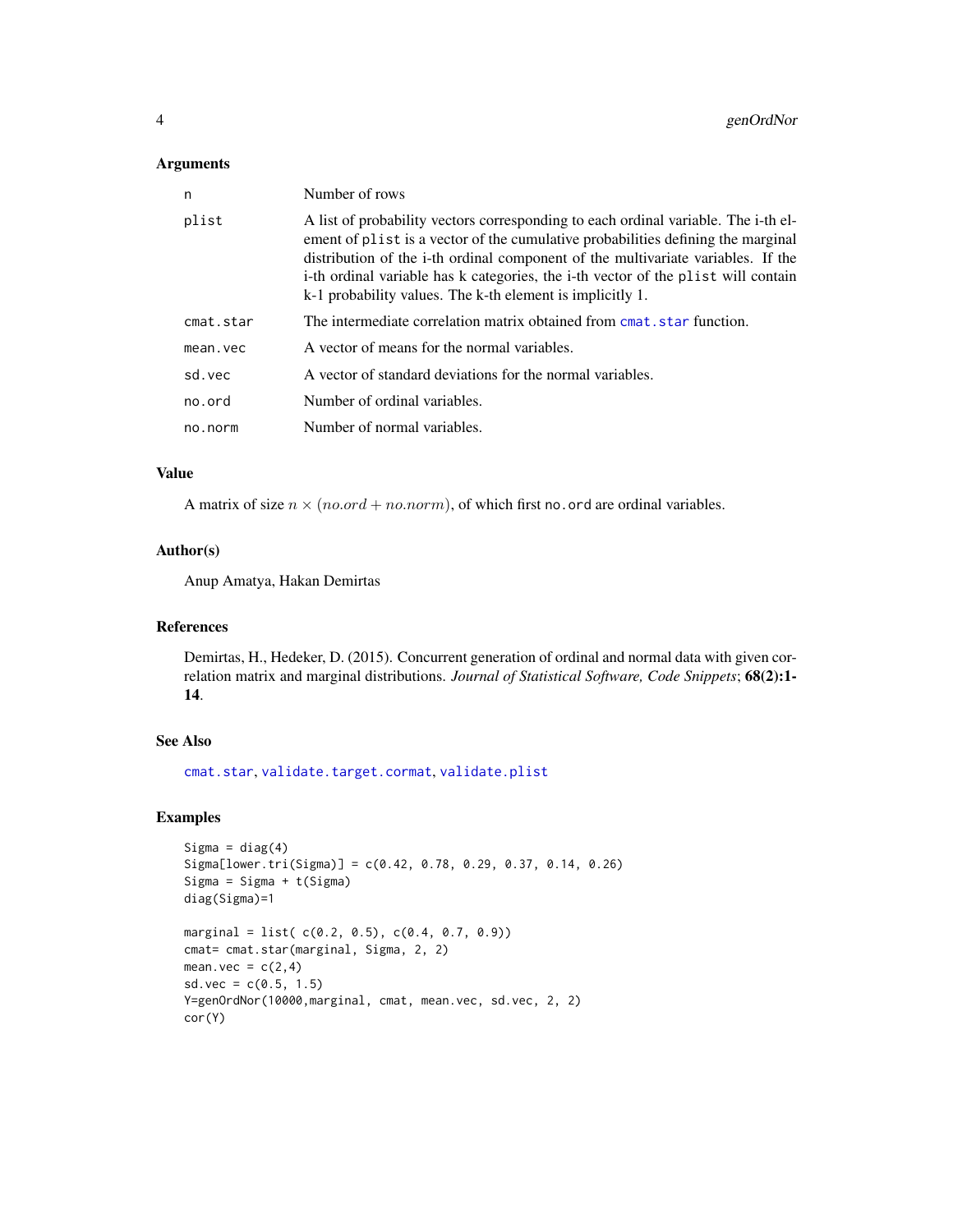<span id="page-4-1"></span><span id="page-4-0"></span>

## Description

The function computes the intermediate correlation values of pairwise correlations between ordinal and normal variables.

## Usage

IntermediateON(plist, ONCorrMat)

## Arguments

| plist     | A list of probability vectors corresponding to each ordinal variable. The i-th el-<br>ement of plist is a vector of the cumulative probabilities defining the marginal<br>distribution of the i-th ordinal component of the multivariate variables. If the<br>i-th ordinal variable has k categories, the i-th vector of the plist will contain<br>k-1 probability values. The k-th element is implicitly 1. |
|-----------|--------------------------------------------------------------------------------------------------------------------------------------------------------------------------------------------------------------------------------------------------------------------------------------------------------------------------------------------------------------------------------------------------------------|
| ONCorrMat | A matrix of pairwise target correlations between ordinal and normal variables.<br>This is a submatrix of the overall correlation matrix, and it is pertinent to the<br>ordinal-normal part. Hence, the matrix may or may not be square. Even when it<br>is square, it may not be symmetric.                                                                                                                  |

## Value

A pairwise correlation matrix of intermediate correlations.

## See Also

[IntermediateOO](#page-5-1), [cmat.star](#page-1-1)

```
no.ord=3
no.norm =4
n = 200
q=no.ord + no.norm
set.seed(12345)
Sigma = diag(q)Sigma[lower.tri(Sigma)] = runif((q*(q-1)/2), -0.4,0.4)
Sigma = Sigma + t(Sigma)
diag(Sigma)=1
Sigma=as.matrix( nearPD(Sigma,corr = TRUE, keepDiag = TRUE)$mat )
marginal = list( 0.3, cumsum( c(0.30, 0.40) ), cumsum(c(0.4, 0.2, 0.3) ))
```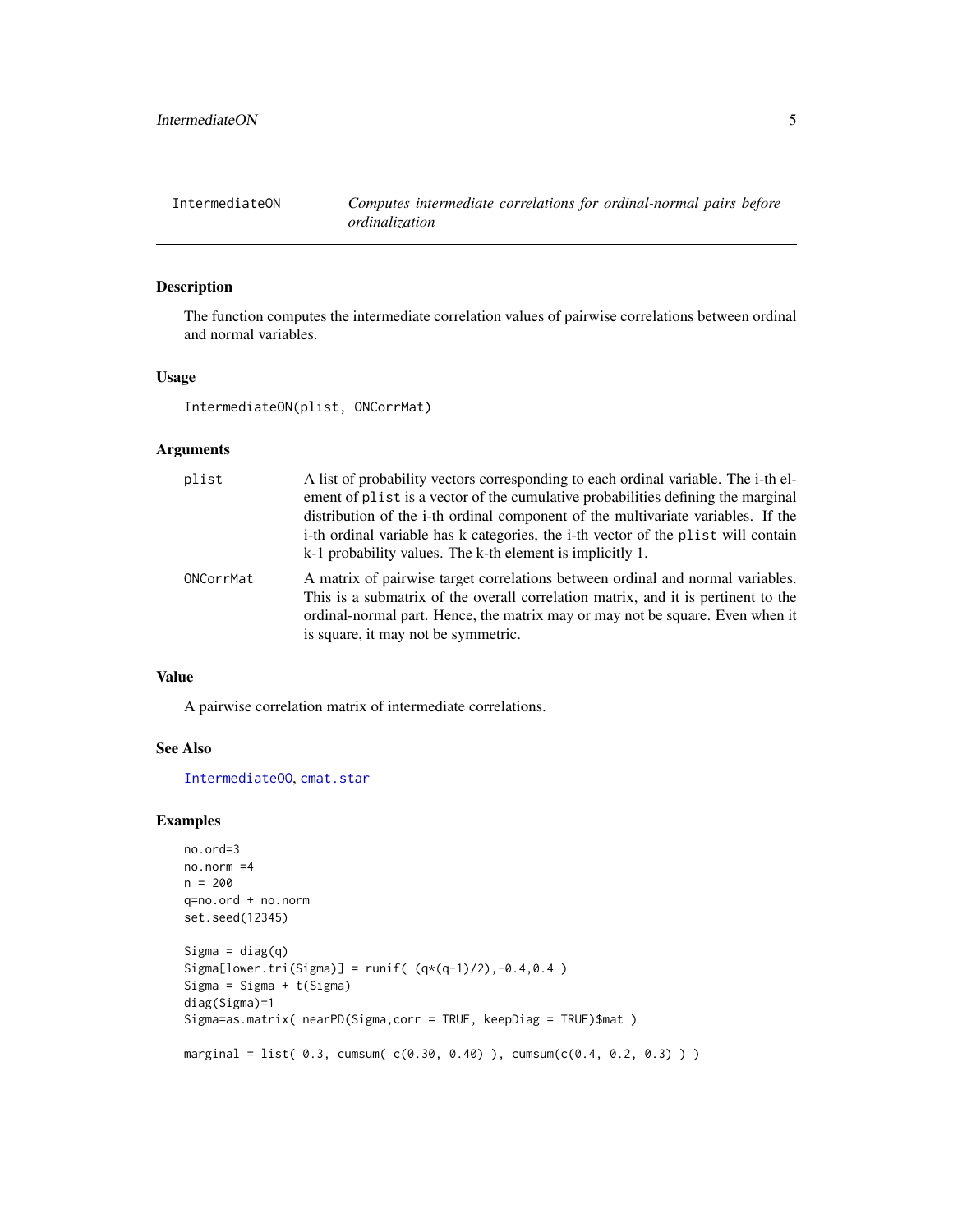```
ONCorrMat = Sigma[4:7, 1:3]IntermediateON(marginal, ONCorrMat)
```
<span id="page-5-1"></span>IntermediateOO *Computes intermediate correlations for ordinal-ordinal pairs before ordinalization*

## Description

This function computes the correlation of normal-normal pairs before ordinalizing both components.

## Usage

```
IntermediateOO(plist, OOCorrMat)
```
#### Arguments

| plist     | A list of probability vectors corresponding to each ordinal variable. The i-th el-<br>ement of plist is a vector of the cumulative probabilities defining the marginal<br>distribution of the i-th ordinal component of the multivariate variables. If the |
|-----------|------------------------------------------------------------------------------------------------------------------------------------------------------------------------------------------------------------------------------------------------------------|
|           | i-th ordinal variable has k categories, the i-th vector of the plist will contain<br>k-1 probability values. The k-th element is implicitly 1.                                                                                                             |
| 00CorrMat | A matrix of pairwise target correlations between ordinal variables. It is a sym-<br>metric square matrix whose diagonal elements are 1.                                                                                                                    |

## Value

A pairwise correlation matrix of intermediate correlations for ordinal variables.

#### See Also

[IntermediateON](#page-4-1), [cmat.star](#page-1-1)

```
no.ord=3
no.norm =4
n = 200
q=no.ord + no.norm
set.seed(12345)
Sigma = diag(q)Sigma[lower.tri(Sigma)] = runif( (q*(q-1)/2), -0.4, 0.4 )Sigma = Sigma + t(Sigma)diag(Sigma)=1
Sigma=as.matrix( nearPD(Sigma,corr = TRUE, keepDiag = TRUE)$mat )
```
<span id="page-5-0"></span>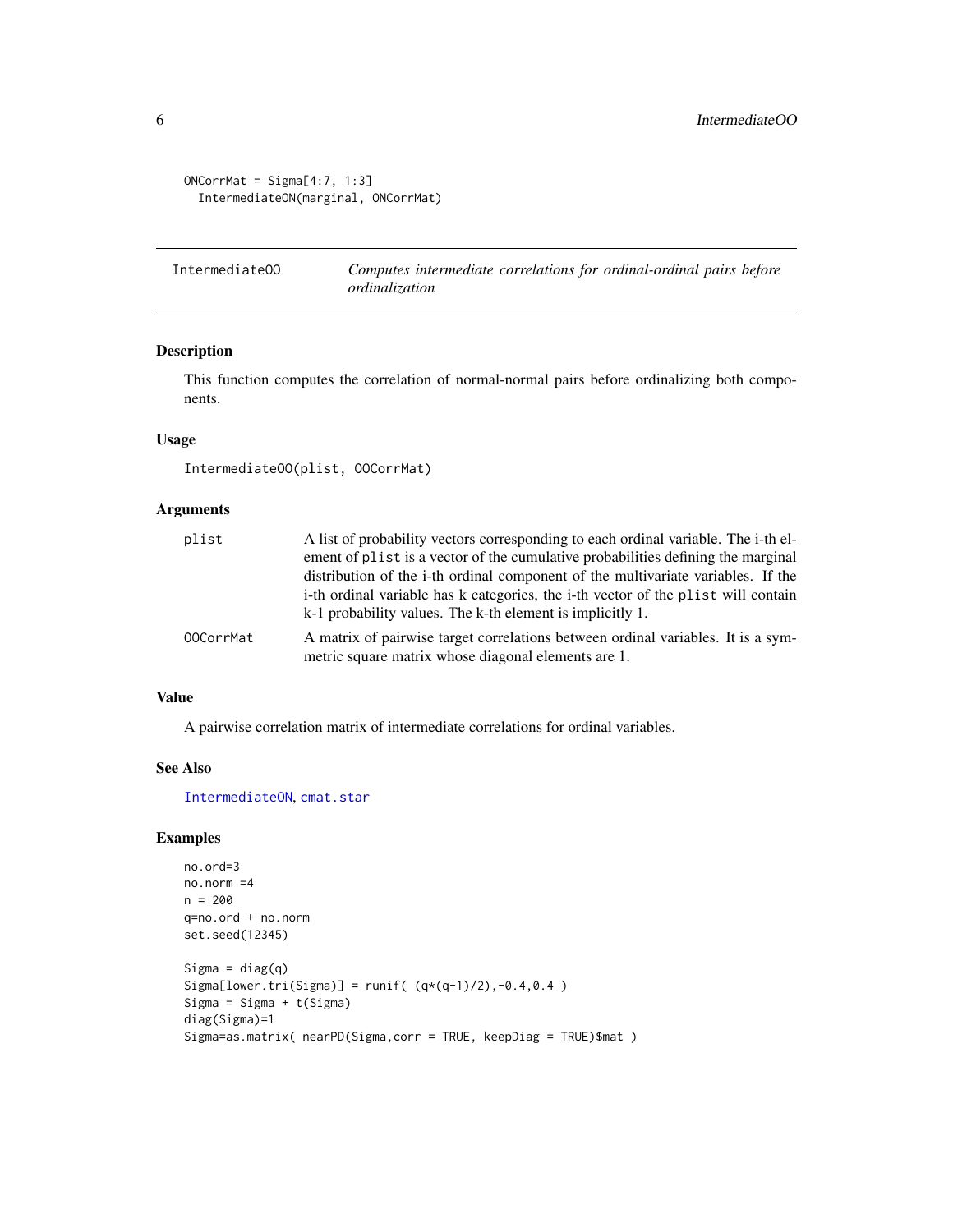## <span id="page-6-0"></span>Limit\_forON 7

```
marginal = list( 0.3, cumsum( c(0.30, 0.40) ), cumsum(c(0.4, 0.2, 0.3) ) )OOCorrMat = Sigma[1:3, 1:3]
  IntermediateOO(marginal, OOCorrMat)
```
Limit\_forON *Finds the feasible correlation range for a pair of ordinal and normal variable*

## Description

The function computes the lower and upper bounds of a pairwise correlation between an ordinal and a normal variable via the method of Demirtas and Hedeker (2011).

#### Usage

Limit\_forON(pvec1)

#### Arguments

pvec1 A vector of marginal probabilities for an ordinal variable of the pair.

## Value

A vector of two elements. The first element is the lower bound and the second element is the upper bound.

## References

Demirtas, H., Hedeker, D. (2011). A practical way for computing approximate lower and upper correlation bounds. The American Statistician, 65(2):104-109.

```
pvec = cumsum( c(0.30, 0.40) )
 Limit_forON(pvec)
```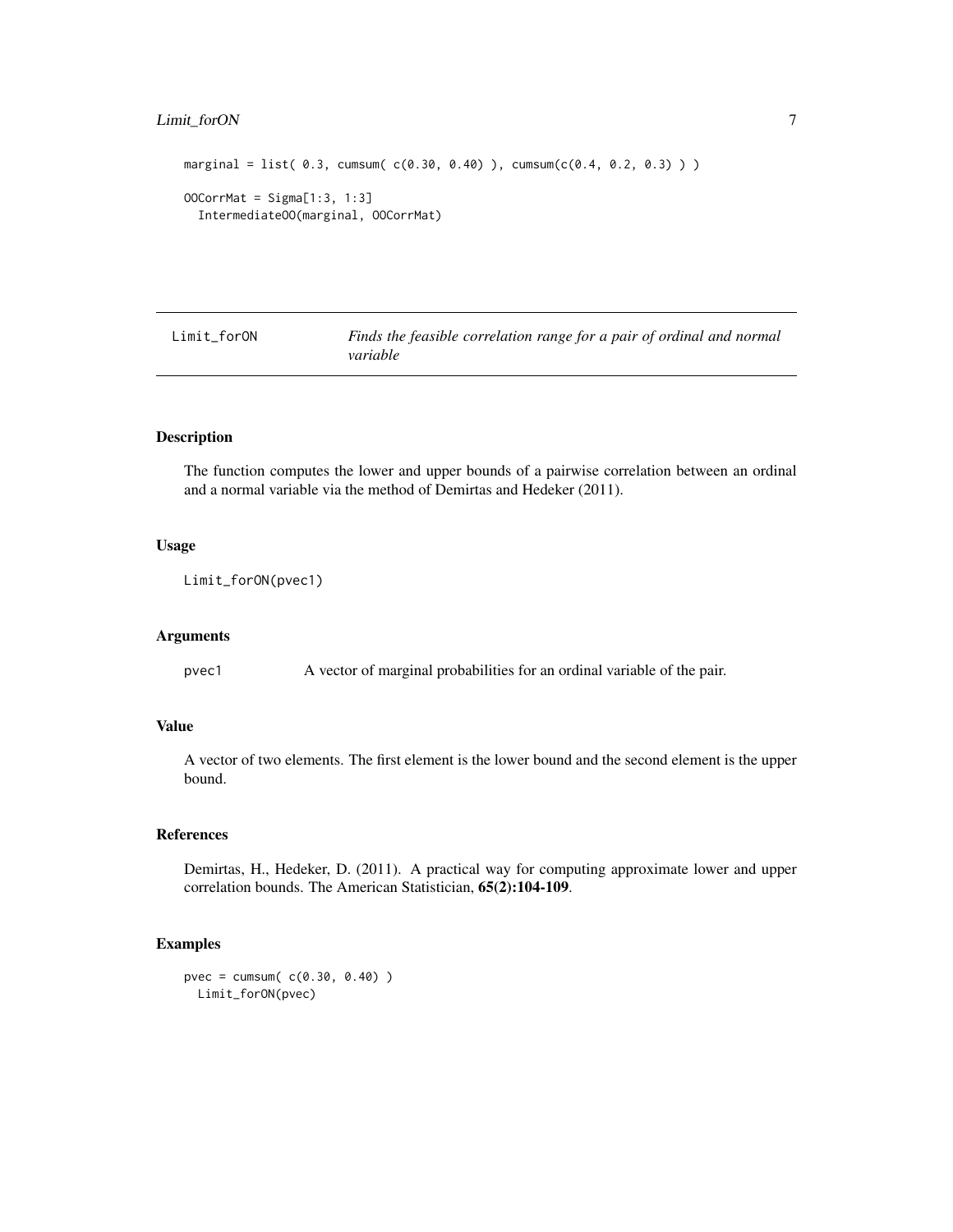## Description

The function computes the lower and upper bounds of correlation between two ordinal variables via the method of Demirtas and Hedeker (2011).

#### Usage

```
Limit_forOO(pvec1, pvec2)
```
## Arguments

| pvec1 | A vector of marginal probabilities for the first ordinal variable.  |
|-------|---------------------------------------------------------------------|
| pvec2 | A vector of marginal probabilities for the second ordinal variable. |

## Value

A vector of two elements. The first element is the lower bound and the second element is the upper bound.

#### References

Demirtas, H., Hedeker, D. (2011). A practical way for computing approximate lower and upper correlation bounds. The American Statistician, 65(2):104-109.

## Examples

```
pvec1 = cumsum( c(0.30, 0.40) )
pvec2=cumsum(c(0.4, 0, 0.3)) # The second category is skipped in this setting
  Limit_forOO(pvec1, pvec2)
```
ordinalize *Ordinalizes the standard normal variable*

#### Description

The function transforms the standard normal variable to an ordinal variable with a specified probability for each category.

#### Usage

ordinalize(pvec, z)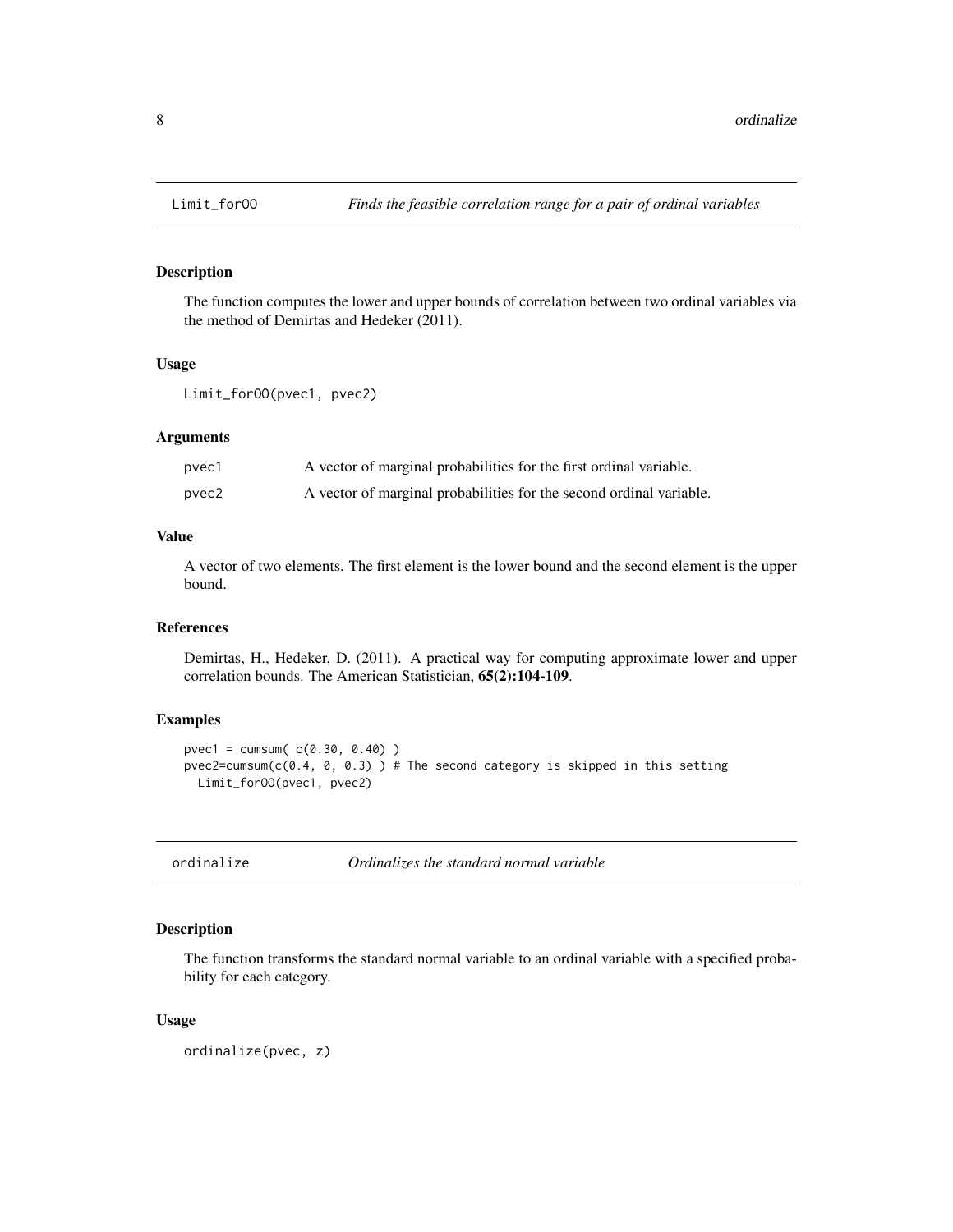#### <span id="page-8-0"></span>valid.limits **9**

## Arguments

| is the cumulative probability defining the marginal distribution of the ordinal<br>variable. If the variable has k categories, the i-th element of pvec will contain<br>k-1 probabilities. The k-th element is implicitly 1. |
|------------------------------------------------------------------------------------------------------------------------------------------------------------------------------------------------------------------------------|
| A vector of samples from the standard normal distribution.                                                                                                                                                                   |
|                                                                                                                                                                                                                              |
|                                                                                                                                                                                                                              |

<span id="page-8-1"></span>

| Valld.llmlts |  |
|--------------|--|
|--------------|--|

valid.limits *Computes the lower and upper bounds of correlation in the form of two matrices*

## Description

The function computes the lower and upper bounds for the target correlation based on the marginal probabilities.

## Usage

valid.limits(plist, no.ord, no.norm)

## Arguments

| plist   | A list of probability vectors corresponding to each ordinal variable. The i-th el-<br>ement of plist is a vector of the cumulative probabilities defining the marginal<br>distribution of the i-th ordinal component of the multivariate variables. If the<br>i-th ordinal variable has k categories, the i-th vector of the plist will contain<br>k-1 probability values. The k-th element is implicitly 1. |
|---------|--------------------------------------------------------------------------------------------------------------------------------------------------------------------------------------------------------------------------------------------------------------------------------------------------------------------------------------------------------------------------------------------------------------|
| no.ord  | Number of ordinal variables.                                                                                                                                                                                                                                                                                                                                                                                 |
| no.norm | Number of normal variables.                                                                                                                                                                                                                                                                                                                                                                                  |

## Details

The function returns a list of two matrices. The lower contains the lower bounds and the upper contains the upper bounds of the feasible correlations.

```
marginal = list( c(0.2, 0.5), c(0.4, 0.7, 0.9))
valid.limits (marginal, 2,2)
```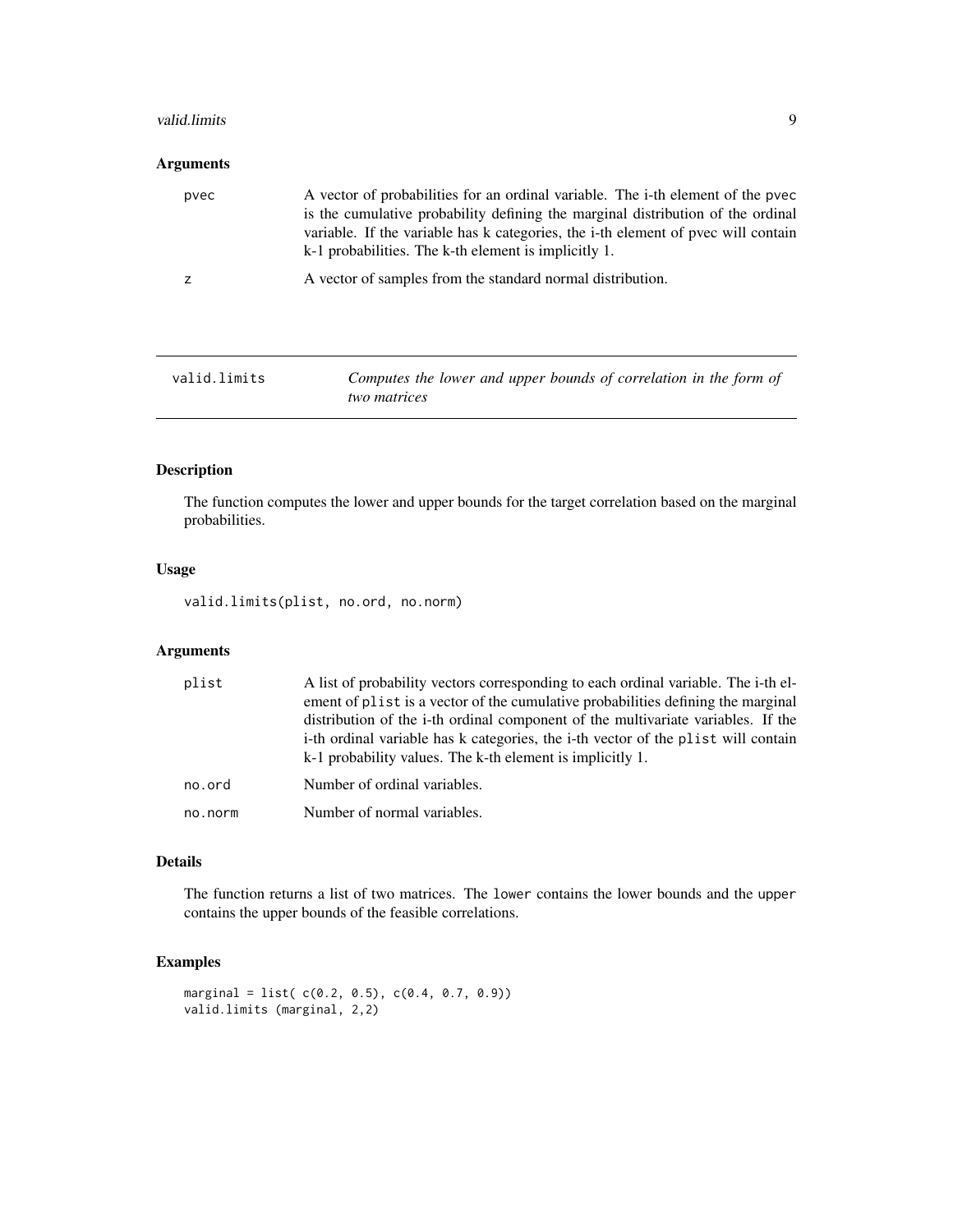<span id="page-9-2"></span><span id="page-9-0"></span>

#### Description

The function checks the validity of the probability vectors of the ordinal variables. It verifies that the elements in the vectors are cumulative probabilities and the values are between 0 and 1. It also checks a number of vectors within the list matches the specified number of ordinal variables.

#### Usage

```
validate.plist(plist, no.ord)
```
## Arguments

| plist  | A list of probability vectors corresponding to each ordinal variable. The i-th el- |
|--------|------------------------------------------------------------------------------------|
|        | ement of plist is a vector of the cumulative probabilities defining the marginal   |
|        | distribution of the i-th ordinal component of the multivariate variables. If the   |
|        | i-th ordinal variable has k categories, the i-th vector of the plist will contain  |
|        | k-1 probability values. The k-th element is implicitly 1.                          |
| no.ord | Number of ordinal variables.                                                       |

## Details

The function returns error message if there are any violations. No message is displayed for the correct specifications.

## Examples

```
marginal = list(c(0.2, 0.5), c(0.4, 0.7, 0.9))
validate.plist(marginal, 2)
```
<span id="page-9-1"></span>validate.target.cormat

*Checks the target correlation matrix*

## Description

The function checks the validity of the values of pairwise correlations. Additionally, it checks positive definitiveness, symmetry and correct dimension.

#### Usage

```
validate.target.cormat(plist, CorrMat, no.ord, no.norm)
```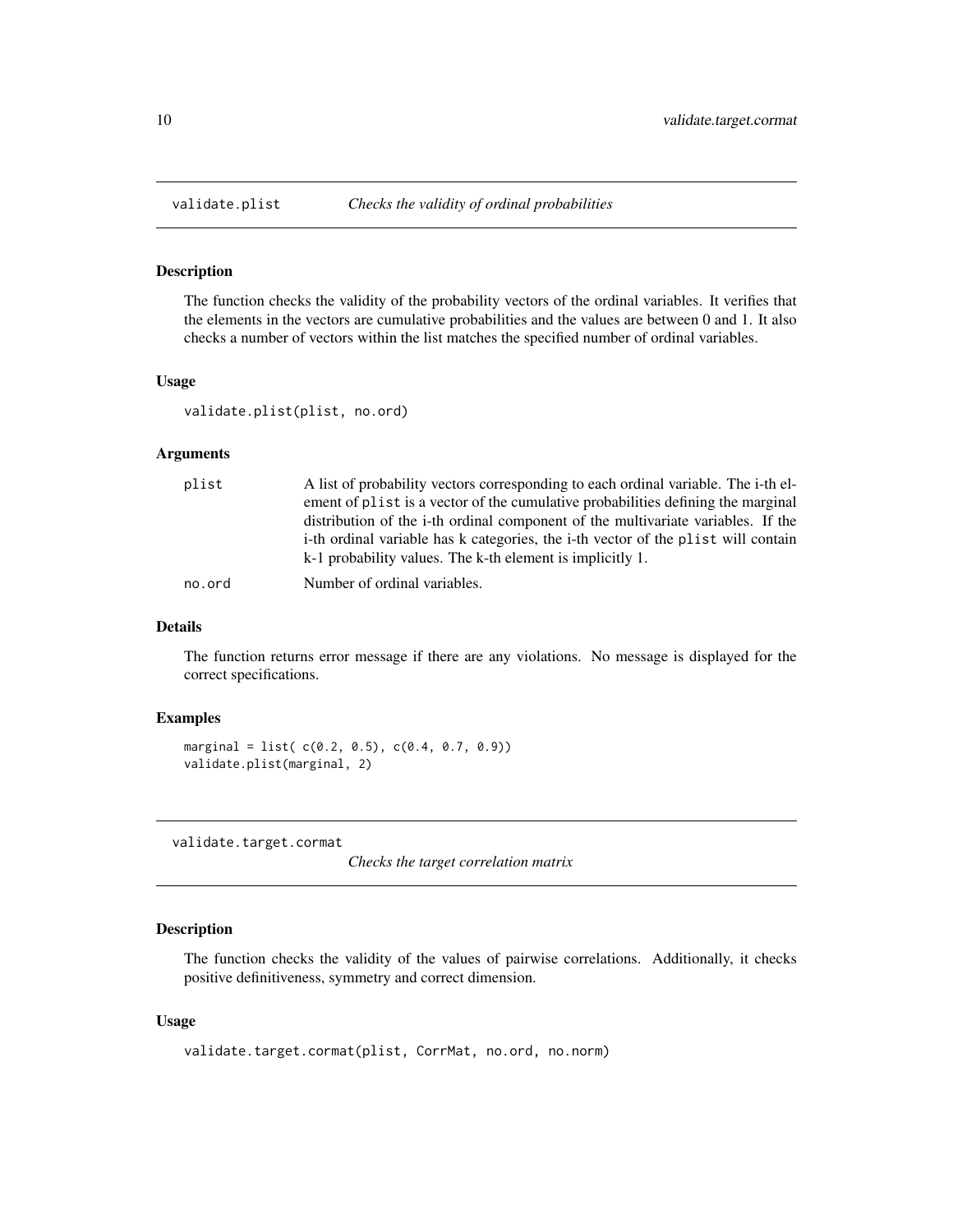## Arguments

| plist   | A list of probability vectors corresponding to each ordinal variable. The i-th el-<br>ement of plist is a vector of the cumulative probabilities defining the marginal<br>distribution of the i-th ordinal component of the multivariate variables. If the<br>i-th ordinal variable has k categories, the i-th vector of the plist will contain<br>k-1 probability values. The k-th element is implicitly 1. |
|---------|--------------------------------------------------------------------------------------------------------------------------------------------------------------------------------------------------------------------------------------------------------------------------------------------------------------------------------------------------------------------------------------------------------------|
| CorrMat | The target correlation matrix which must be positive definite and within the valid<br>limits.                                                                                                                                                                                                                                                                                                                |
| no.ord  | Number of ordinal variables.                                                                                                                                                                                                                                                                                                                                                                                 |
| no.norm | Number of normal variables.                                                                                                                                                                                                                                                                                                                                                                                  |

#### Details

In addition to being positive definite and symmetric, the values of pairwise correlations in the target correlation matrix must also fall within the limits imposed by the marginal distributions of the ordinal variables.The function ensures that the supplied correlation matrix is valid for simulation. If a violation occurs, an error message is displayed that identifies the violation. The function returns a logical value TRUE when no such violation occurs.

```
Sigma = diag(4)Sigma[lower.tri(Sigma)] = c(0.42, 0.78, 0.29, 0.37, 0.14, 0.26)
Sigma = Sigma + t(Sigma)
diag(Sigma)=1
marginal = list(c(0.2, 0.5), c(0.4, 0.7, 0.9))
validate.target.cormat(marginal, Sigma, 2,2)
```